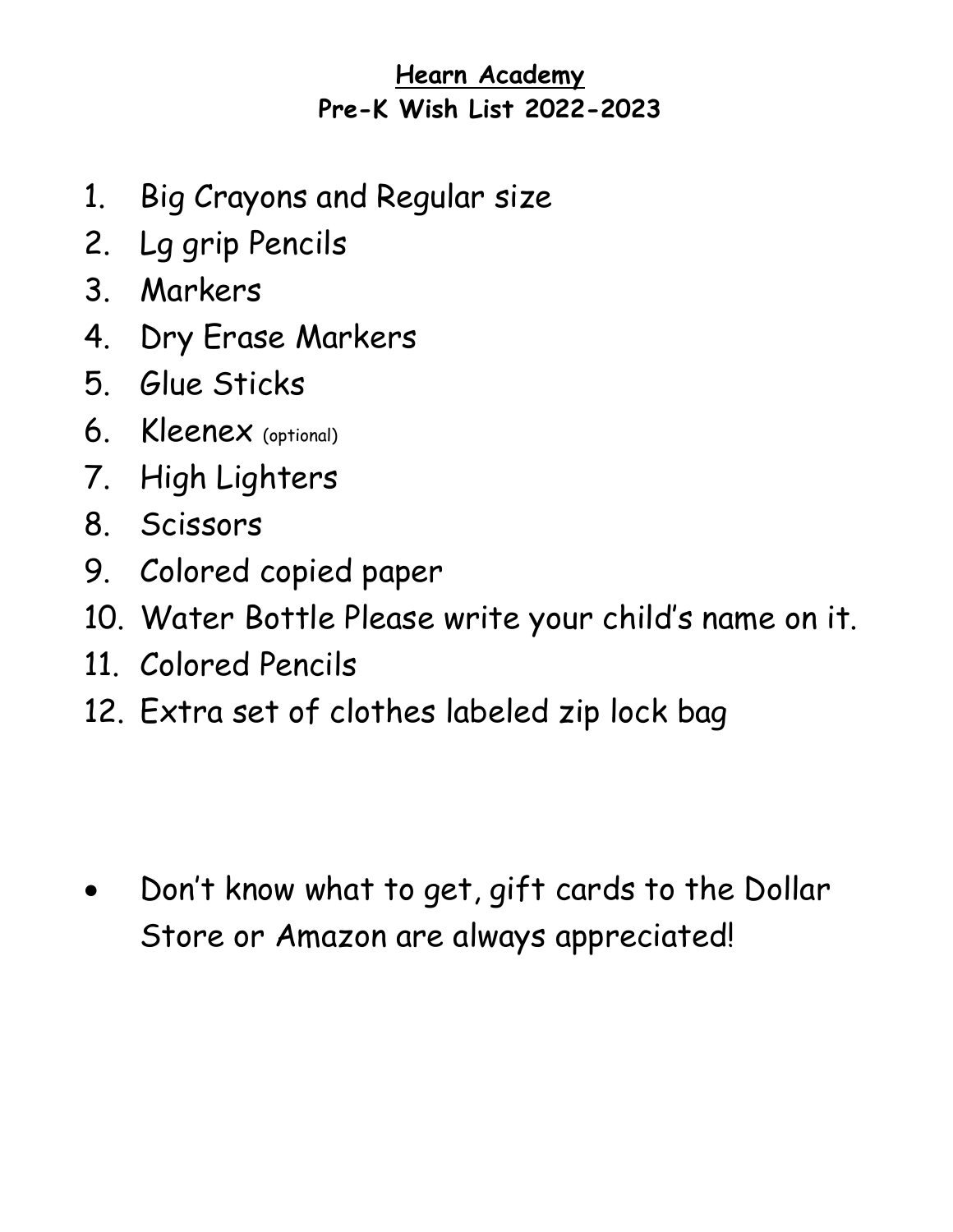

\*Please only shop from your teacher's list\*

## **Mrs. Johnson's List**

*Please label scissors and pencil box with your child's name*

12 Elmer's glue sticks 2 boxes colored markers (Crayola, 8 or 10) 4 boxes Crayola crayons – 24 count

2 two-packs of Black Expo Markers

- 4 boxes tissues (optional)
- 2 cups of 3oz playdough
- 3 disinfectant wipes (optional)

### 4 plain **plastic** folders with brads/fasteners 1 pair scissors (**child's round tip**) (Fiskars) 1 dozen **Dixon Ticonderoga** #2 pencils 1 plastic pencil box - 5  $\frac{1}{2}$  X 8  $\frac{1}{2}$ 1 box quart or gallon size Ziploc freezer bags

3 baby wipes

## **Mrs. Gerber's List**

*Please label scissors and pencil box only with your child's name* 

- 12 Elmer's glue sticks 3 boxes colored markers (Crayola, 8 or 10) 4 boxes Crayola crayons – 24 count 2 boxes tissues 3 disinfectant wipes (optional) 1 two-pack of Black Expo Markers 2 cups of 3oz playdough
- 3 plain **plastic** folders with brads/fasteners 1 pair scissors (**child's round tip**) (Fiskars) 1 dozen **Dixon Ticonderoga** #2 pencils 1 plastic pencil box -  $5\frac{1}{2} \times 8\frac{1}{2}$ 1 box gallon size Ziploc bags 3 baby wipes

## **Mrs. Falgione's Supply List**

*All supplies will be community supplies, please do not label*

- 18 Elmer's glue sticks 4 boxes colored markers 5 boxes 24 count crayons 1 package of colored Expo Markers (any count) 3 boxes tissues (optional)
- 2 disinfectant wipes
- 1 baby wipes
- 1 watercolor paint set
- 1 box sandwich or gallon size Ziploc bags
- 2 cups of 3oz playdough

## **Wish List for all classes**

Gift Cards to Walmart or Target Playdough multi-colored copy paper **Stickers** Long Construction Paper (18 x 12)

## **Please bring all schools supplies to Meet the Teacher- Monday, August 1 Thank you!**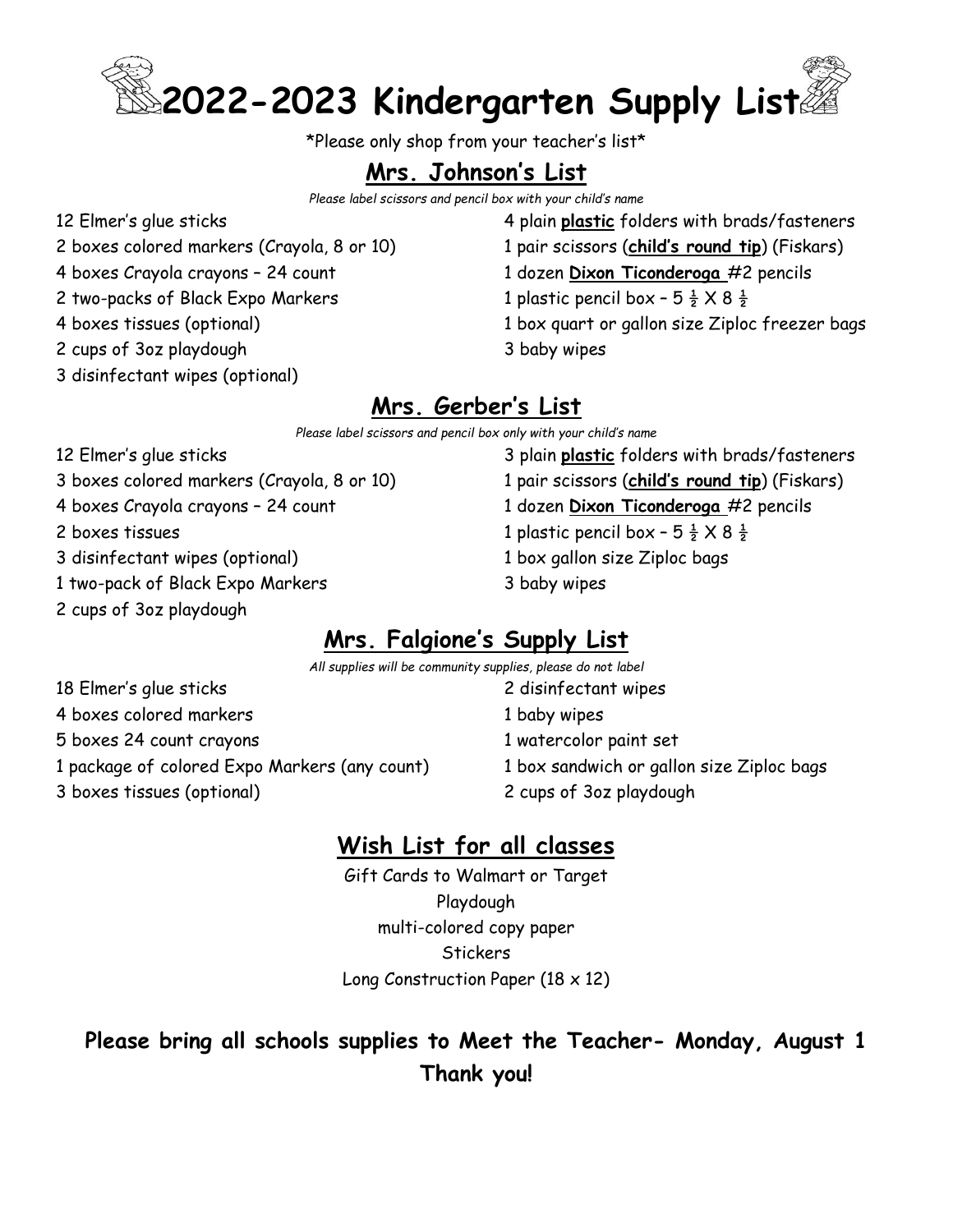# **Hearn Academy 1st Grade Supply List 2022-2023**

# **Student Supplies:**

5 X 8 pencil box Pack of 24 #2 pencils

Pack of 24 crayons

1 folder (plastic folders work best!)

boxes of Kleenex (optional)

8 Skinny Expo Dry Erase Markers

8 glue sticks

Child scissors

Headphones for computer

## **The following items are not required but would be much appreciated:**

8 pack fat or skinny markers

Pack of 24 crayons

Disinfectant wipes (for cleaning desks) (optional)

Lots of pencil cap erasers

Zip-lock baggies (All sizes)

Hand sanitizer (optional)

Paper towels

Paper plates

(If you don't know what to buy, a gift card to Staples, Target, or Wal-Mart is great too!)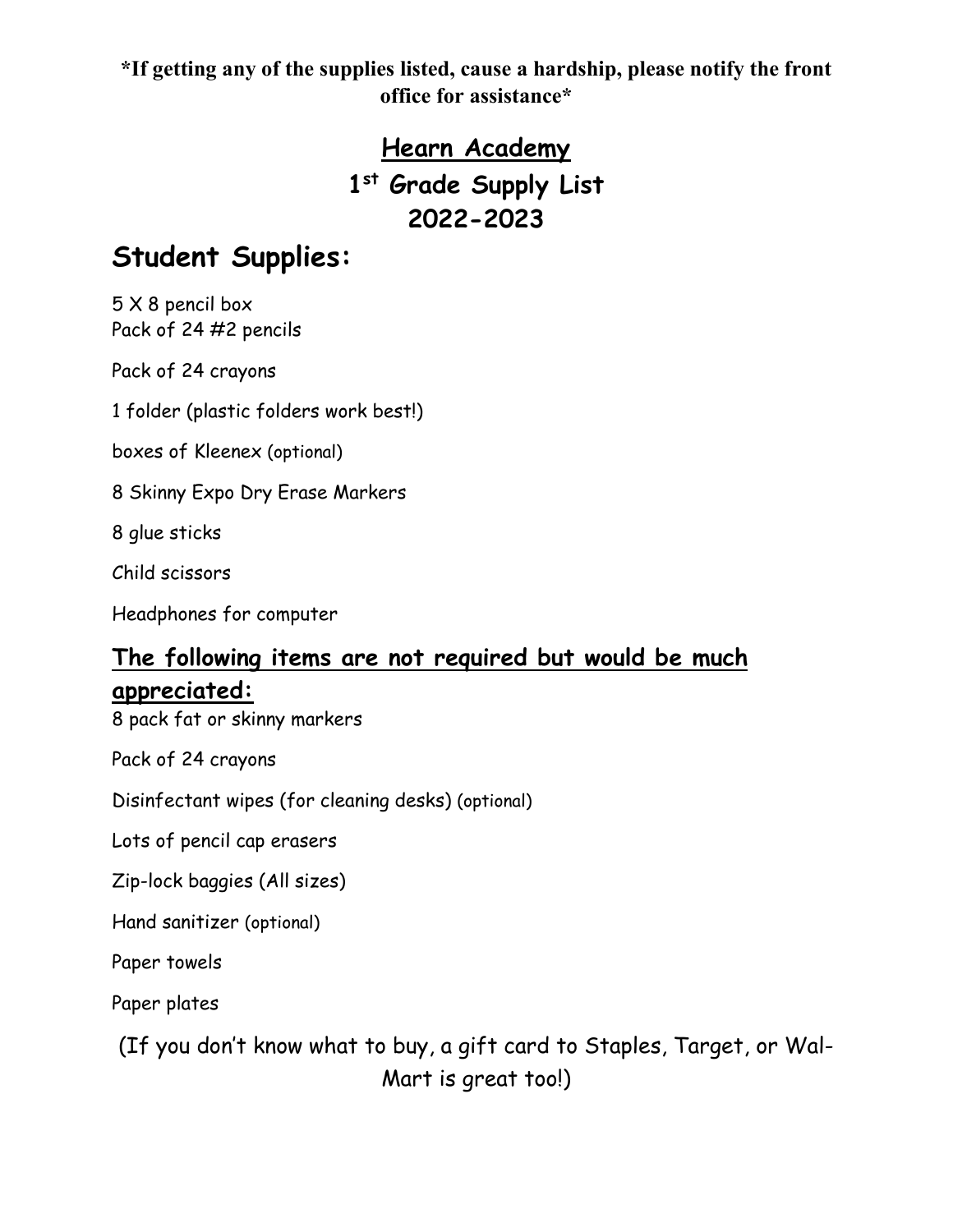# **Hearn Academy 2nd Grade Supply List 2022-2023**

## **Student Supplies**:

2-inch binder (sturdy one to hold all work) 2 folders (3 hole-punched, no prongs) labeled with child's name Pencil pouch (with holes for inside of binder…no pencil boxes) 2 packs of Ticonderoga sharpened pencils Pack of Crayons or colored pencils Pack of 8 markers One child-sized round tip pair of scissors 2-3 packs of glue sticks Boxes of tissues (optional) Ruler with inches and centimeters 4 pack multi-colored highlighters Ream of white copy paper (optional)

## **The following items are not required but would be much appreciated:**

3 packs of disinfectant wipes Colored copy paper Scotch tape Packing tape Zip-lock bags, sandwich or gallon size (especially zippered kind) Card stock paper Extra markers Extra crayons Hand sanitizer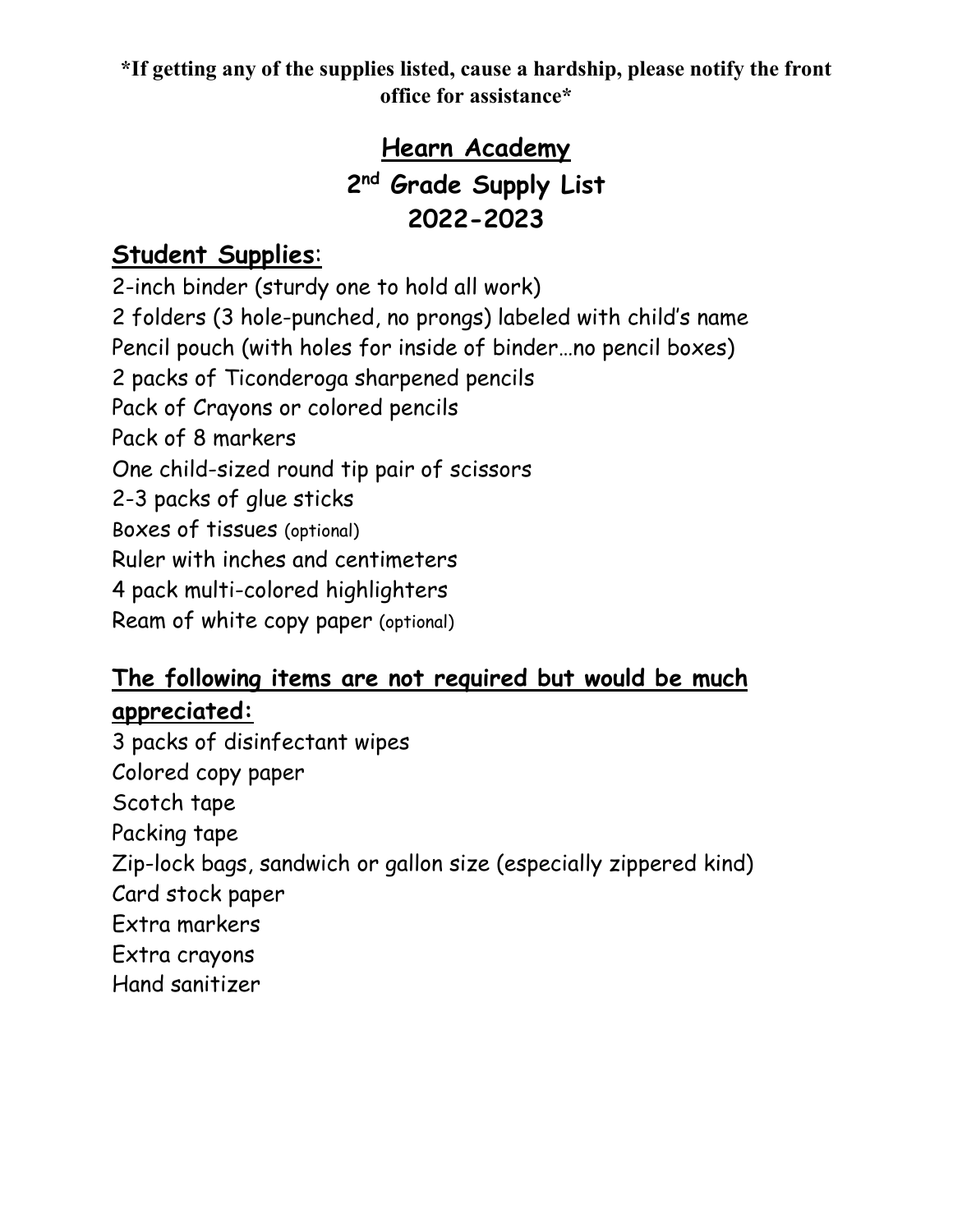# **Hearn Academy 3rd Grade Supply List 2022-2023**

- o 2 Reams white copy paper (optional)
- o 1 ream colored copy paper
- o 1 pack wide-ruled notebook paper
- o 1 Composition of Notebook for ELA
- o 4 Spiral notebooks
- o 3 dozen pencils (to give to teacher for classroom)
- o 2 packs colored markers (1 for them and 1 for classroom)
- o 2 pack EXPO dry erase markers (for classroom)
- $\circ$  1 pack colored pencils (for them)
- o 1 Pack of Glue Sticks
- o pack of big pink erasers
- o 3 holed punched Zipper Pouch to be put in their binder for pencils
- $\circ$  One 1 $\frac{1}{2}$  -inch 3 ring binder
- o folders with 3 punch holes:(No Brackets) Please put name on each folder and label them:
- o 1 Specials Folder
- o 1 Homework
- $\circ$  1 bottle of hand sanitizer (if available) (optional)
- o boxes tissue (for classroom) (optional)
- o 1 pair of scissors
- $\circ$  1 ruler (with metric and standard measures that fits in binder)
- o 2 containers of antibacterial wipes (if available) (optional)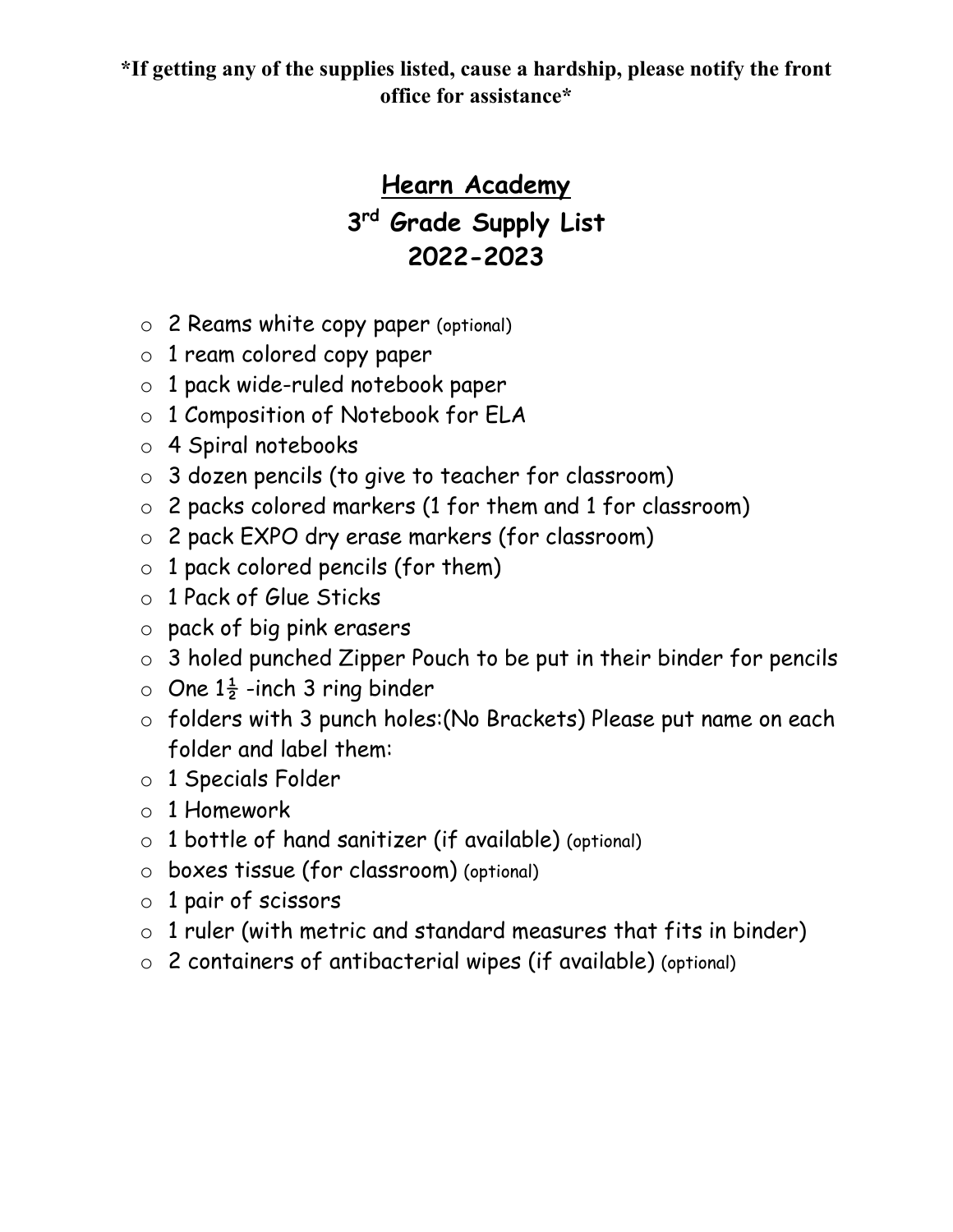# **Hearn Academy 4th Grade Supply List 2022-2023**

### **Ms. Compo (Math)**

All Miss Compo's math students will be provided with a red pen, eraser, ruler, protractor, and calculator to be used and kept in the classroom. They are responsible to bring their own pencil to class each day!

Each student needs:

- Folder to keep work in
- Pencils for personal use
- 2 composition books

### **Ms. Hooker (Science & Social Studies)**

All Ms. Hooker's Science and Social Studies students will need the following:

- Folder for Social Studies
- 1 composition book
- Pencils
- Crayons or colored pencils
- Ruler
- Highlighter
- Pencil case to keep supplies in

### **Ms. Bock (Language Arts)**

All Ms. Bock's Language Arts students will be provided with handouts that are needed for class. Students will also be provided with poster boards needed for projects.

Each student needs:

- A yellow folder
- 2 composition books
- A box of crayons, a pack of colored pencils, **AND** a box of markers
- Pencils for personal use
- A pencil case to hold personal supplies
- One glue stick
- A pair of student size scissors

**Other:** Due to the lack of storage space, gift cards (Walmart, Office Max, Amazon) are preferred so that we can restock items as needed.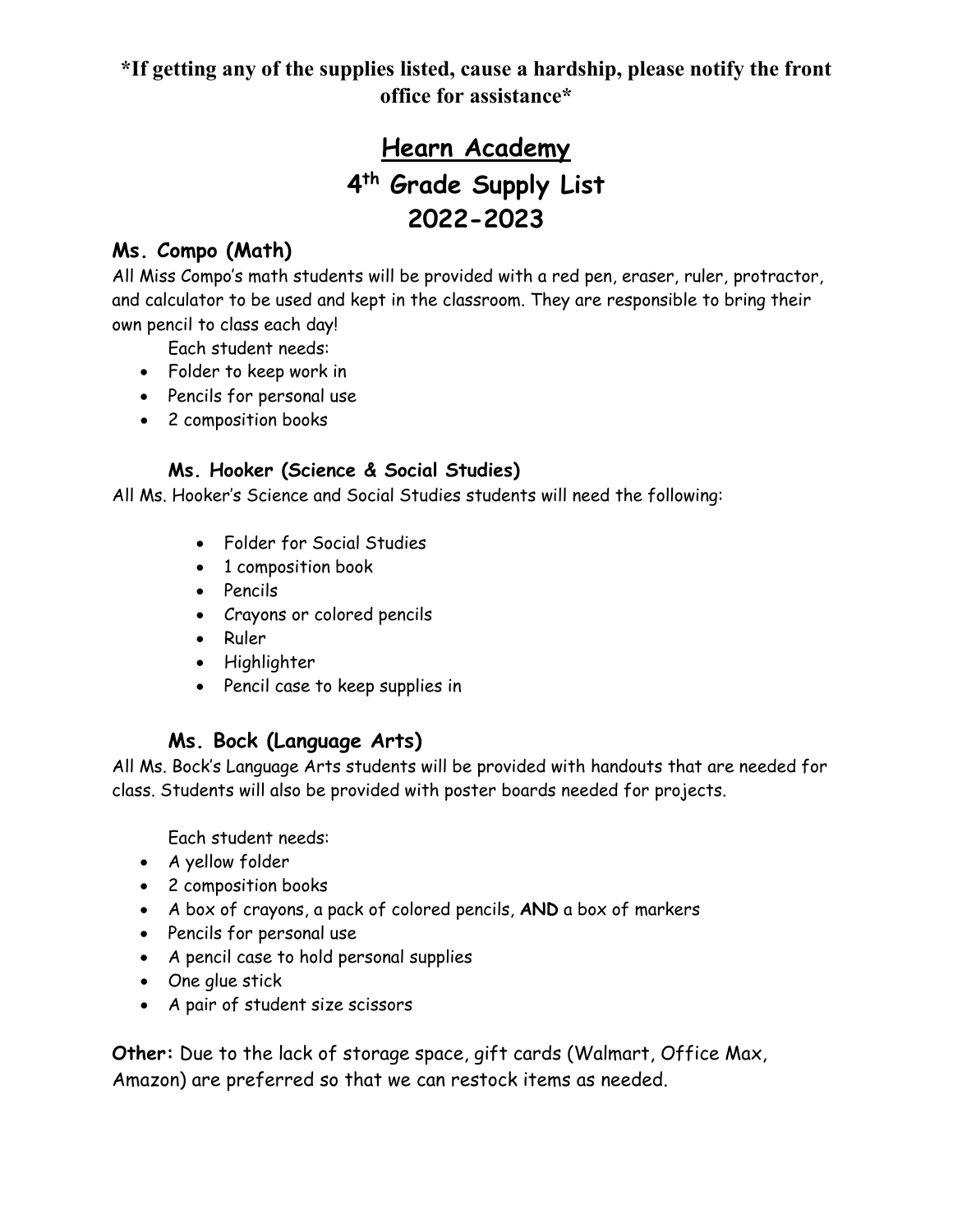**OPTIONAL:** If you prefer to purchase classroom stock items yourself, here is a list of items we need:

- Red pens
- Notebook paper
- EXPO whiteboard markers
- Whiteboard erasers
- Tissues (lots!)
- Antibacterial wipes
- Hand sanitizer
- Colored copy paper (any color-no variety packs please)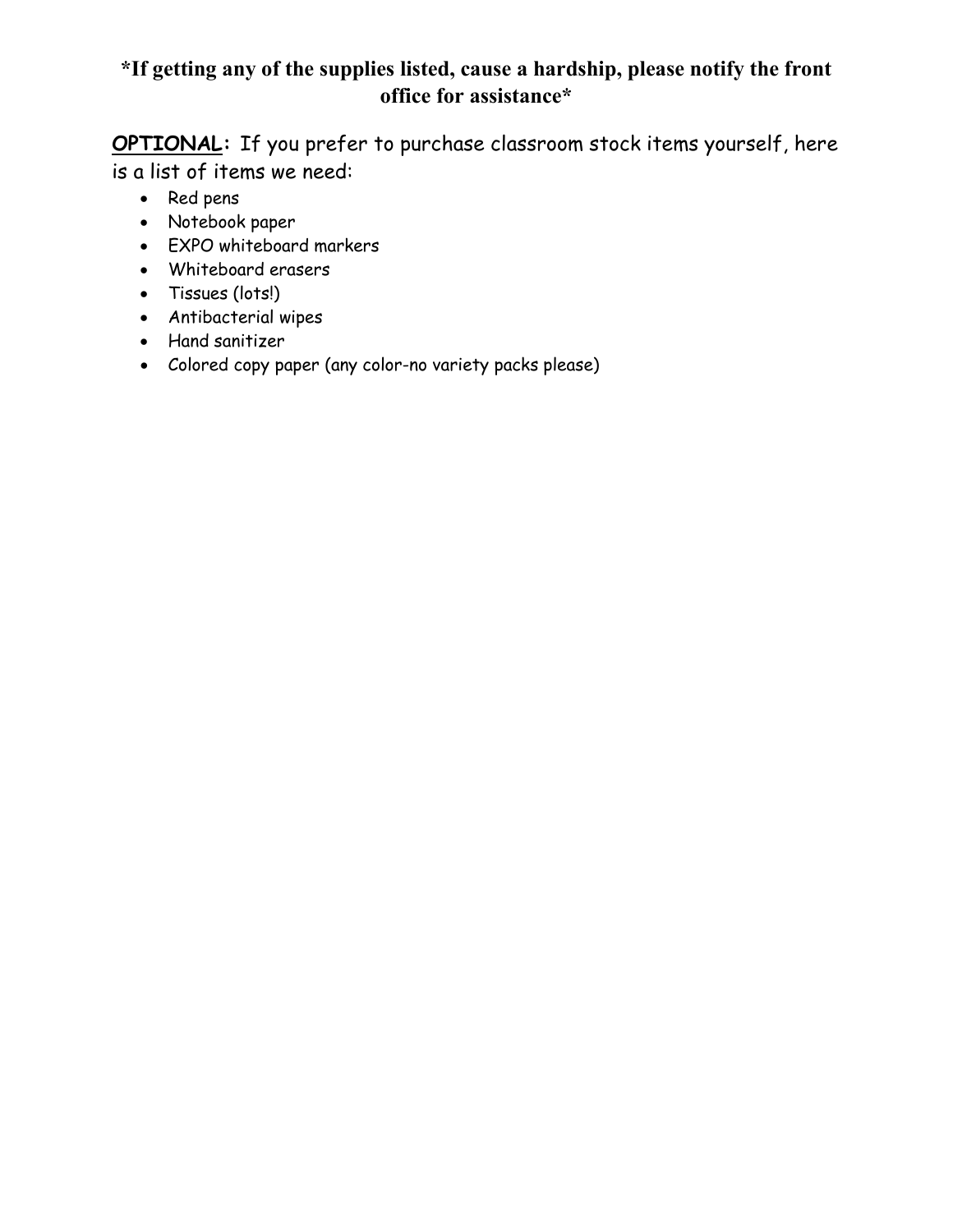# **Hearn Academy 5th Grade Supply List 2022-2023**

### **5th Grade Math Supply List**

- Pencils (**NO** Pens)
- 4 Spiral Notebooks for the year (1 per quarter)

### **5th Grade ELA Supply List**

- 1 Composition Notebook
- 1 Plastic Folder
- 4 Color Highlighters
- 1 Pack of Colored Pencils
- Glue sticks
- Loose Leaf Lined paper

### **5th Grade Science and Social Studies Supply List**

- 2 pocket folders
- 1 Spiral notebook
- Pencils and Pens

### **Optional:** General Supplies for Homeroom (Classroom Community Use):

- 2 reams white copy paper
- Expo markers-these are the larger size, chisel tip markers
- 4 boxes of tissues
- 1 bottle of hand sanitizer
- 2 containers of disinfectant wipes (brand does not matter)
- #2 Pencils (Ticonderoga)

Note: Students are not allowed to have Sharpies or other permanent markers.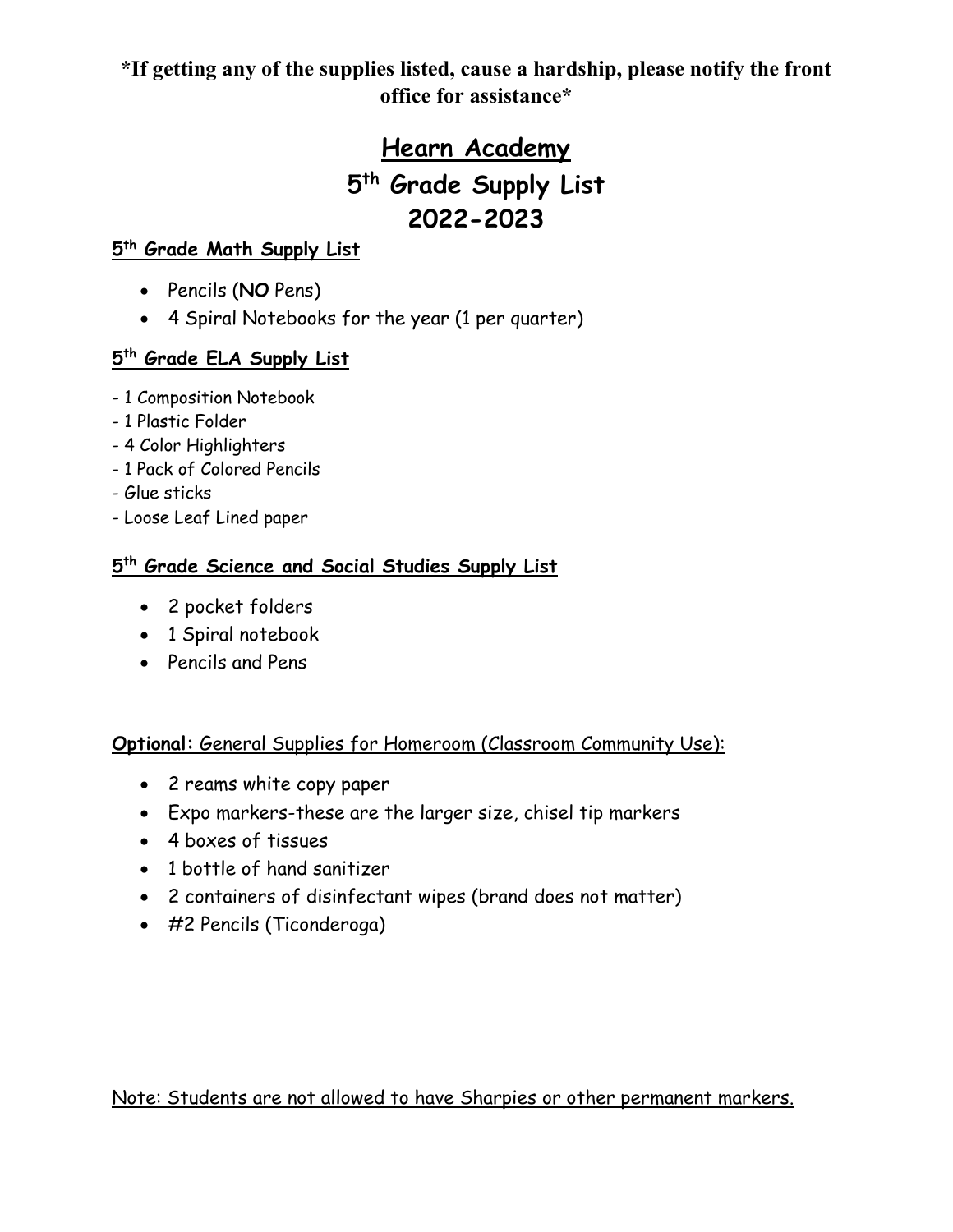## **Hearn Academy**

# **6th Grade Supply List 2022-2023**

**6th graders will be using an organized binder for all their classes this year. The following supplies are needed. You do not need to organize anything at home. Please send the supplies with your student and we will organize everything together at school. Thank you!**

### **Supplies Needed for each Student Binder:**

- 3-ring binder (2 inch)
- 5 plastic pocket folders with holes (to put in binder)
- pencil pouch with holes (to put in binder)
- 1 pkg. (25) plastic page protectors with holes (to put in binder)
- 1 composition notebook
- 5 spiral notebooks
- 4 color highlighters
- 2 red pens
- #2 pencils (sharpened)- need regular supply at all times

### **Classroom community use:**

- markers
- colored pencils- 12 count
- 1 child sized scissors
- 1 pack of Post-it notes
- 1 pack of loose-leaf paper
- 1 pack of glue sticks
- 1 pack Expo dry erase markers (thick size)
- 5 boxes of tissues (optional)
- 1 roll of paper towels
- 2 bottles of hand sanitizer (optional)
- 4 containers of disinfectant wipes (optional)

### **Donation items always welcomed throughout the year:**

- Tissues
- Disinfectant wipes
- Hand sanitizer

### **Note: Students are not allowed to have Sharpies or other permanent markers in**

**class.**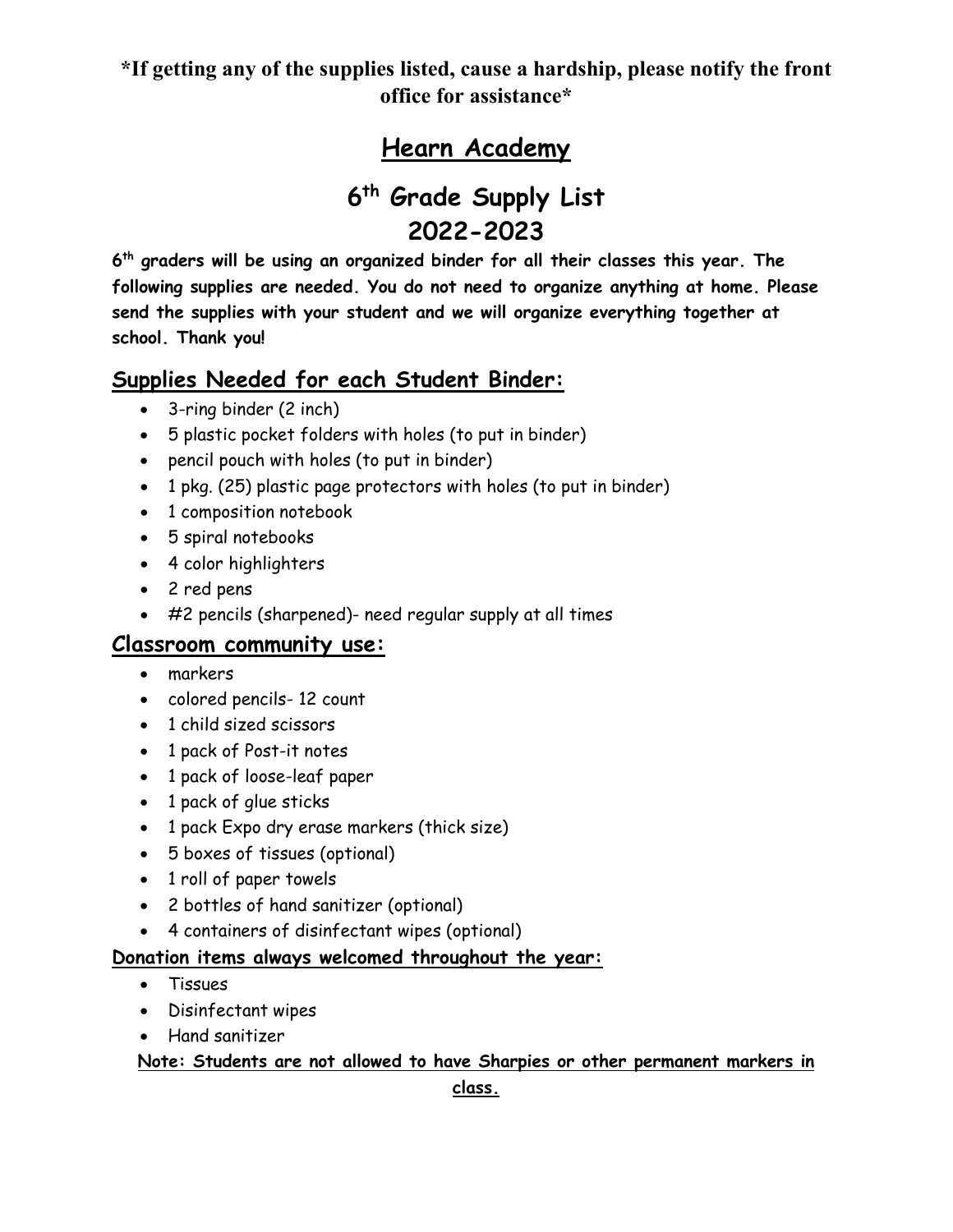# **Hearn Academy Middle School Supply List 2022-2023**

**Personal Use (DO NOT give these to your homeroom teacher! These are for you to KEEP in your backpack and use throughout the school year):** 

- One three-ring binder and dividers for each class to organize your binder **OR** individual folders for each class
- College-rule lined paper
- Graph paper
- Colored paper **(for 7th grade language arts only)**
- 3 composition notebooks
- 3-subject notebook **(for 8th grade math only)**
- 1 package of index cards
- Scientific Calculator (Texas Instrument (TI) 36X Pro or equivalent) **(for 8th grade math only)**
- A pencil pouch with the following:
	- o Pencils
	- o Hand-held pencil sharpener
	- o Lead (if you have mechanical pencils)
	- o Erasers
	- o Pens (blue, black, and red)
	- o Highlighters

### **Please give to your homeroom teacher:**

- One package of expo markers
- Two reams of copy paper (optional)
- Four boxes of Kleenex (optional)
- One bottle of Hand Sanitizer (optional)
- One tub of Disinfecting Wipes (Lysol or Clorox only) (optional)

## *\* Additional, class-specific supplies may be requested during the first week of school.*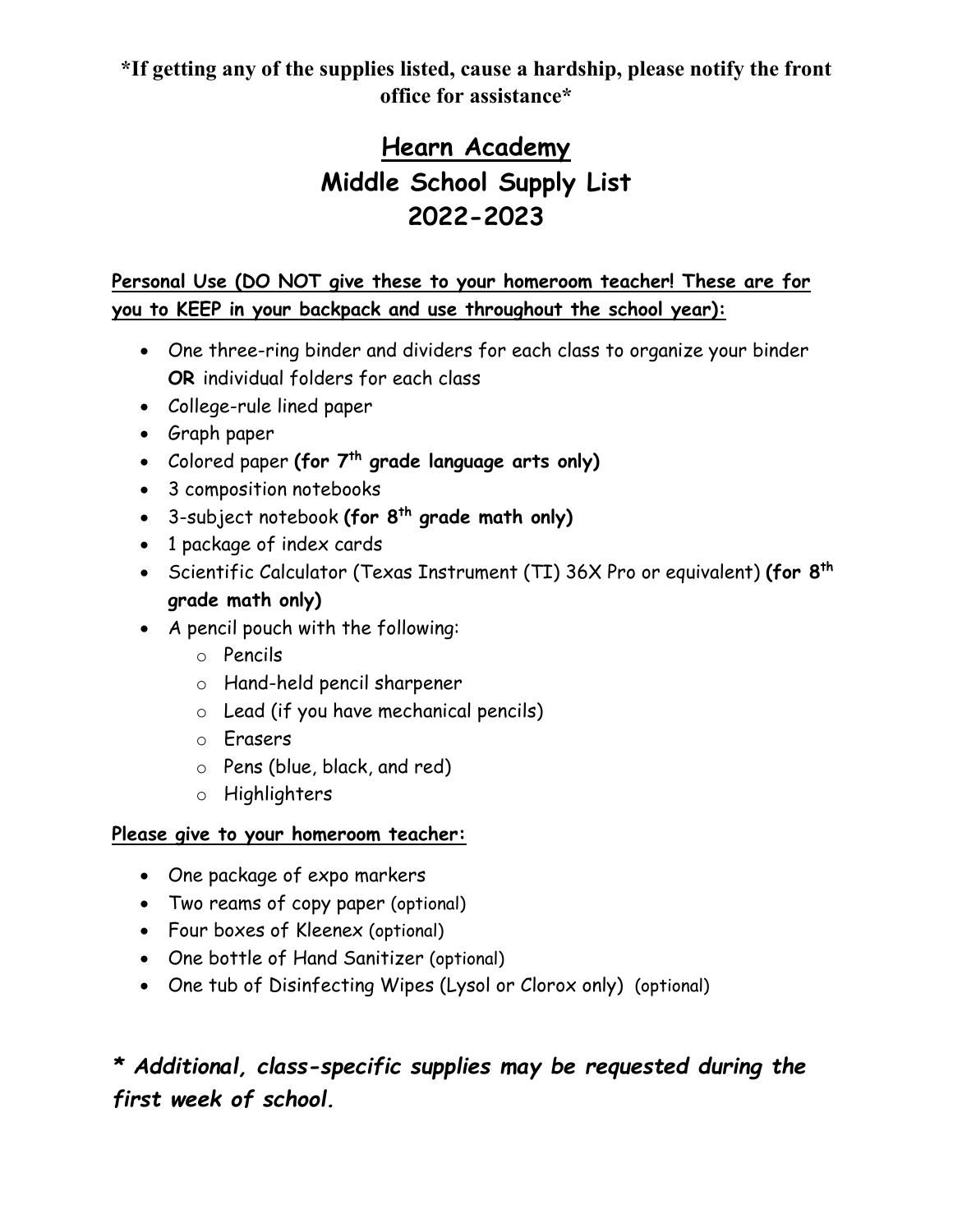# **Hearn Academy Special Area Supply List 2022-2023**

### **Technology Supply list**

Optional All Grades:

- Hand sanitizer (optional)
- Clorox wipes (optional)
- Box of Tissues (optional)

### **MUSIC**

**K- 2** 

**Markers** 

Disinfectant wipes for keyboard (optional)

• **GRADES 3 – 8** ALL students need a folder for music rotations

### EXTRAS:

Highlighters, markers,

#### ALWAYS taking donations of:

Musical instruments

Costumes for drama

Piano music books

### **Math Enrichment**

• **ALL** grade levels will need a folder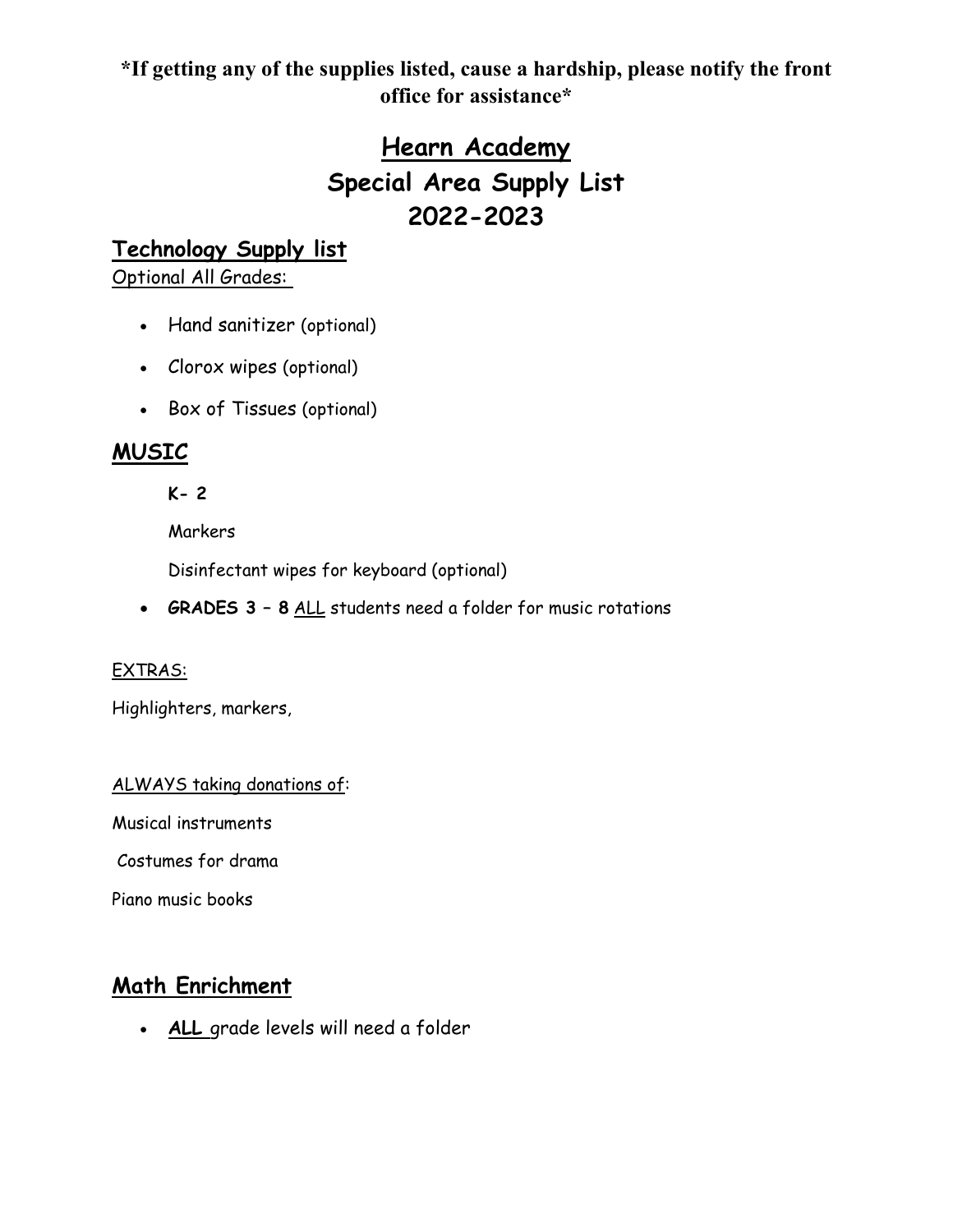### **FOR SPANISH CLASS - PARA LA CLASE DE ESPANOL**

### **KINDER ,1ST and 2nd GRADE**

- Crayons
- Box of Ziploc Bags
- Glue Stick
- 1 Pack of Construction Paper

### **3RD, 4THand 5th GRADE**

- 1 Yellow Highlighter
- 1 Box of Tissues (optional)
- 1 Box of Color Pencils
- 1 Pack of construction Paper
- 1 Composition Notebook
	- o 3rd Grade Red Color
	- o 4th Grade Blue Color
	- o 5<sup>th</sup> Grade Orange Color

### **6TH, 7TH and 8 GRADE**

- 1 Yellow Highlighter
- 1 Box of Pencils
- 1 Box of color Pencils
- 1 Box of tissues (optional)
- 1 Composition Notebook
	- $\circ$  6<sup>th</sup> Grade Black Color
	- o 7<sup>th</sup> Grade Purple Color
	- o 8<sup>th</sup> Grade Yellow Color

### PE Supply List Items:

- hand sanitizer (all) (optional)
- Clorox wipes (all) (optional)
- highlighters (3-8)
- Folder (all)
- 1 box gallon sized Ziploc bags (K-3)
- tissue (all) (optional)
- expo markers (3-8)
- mechanical pencils (3-8)